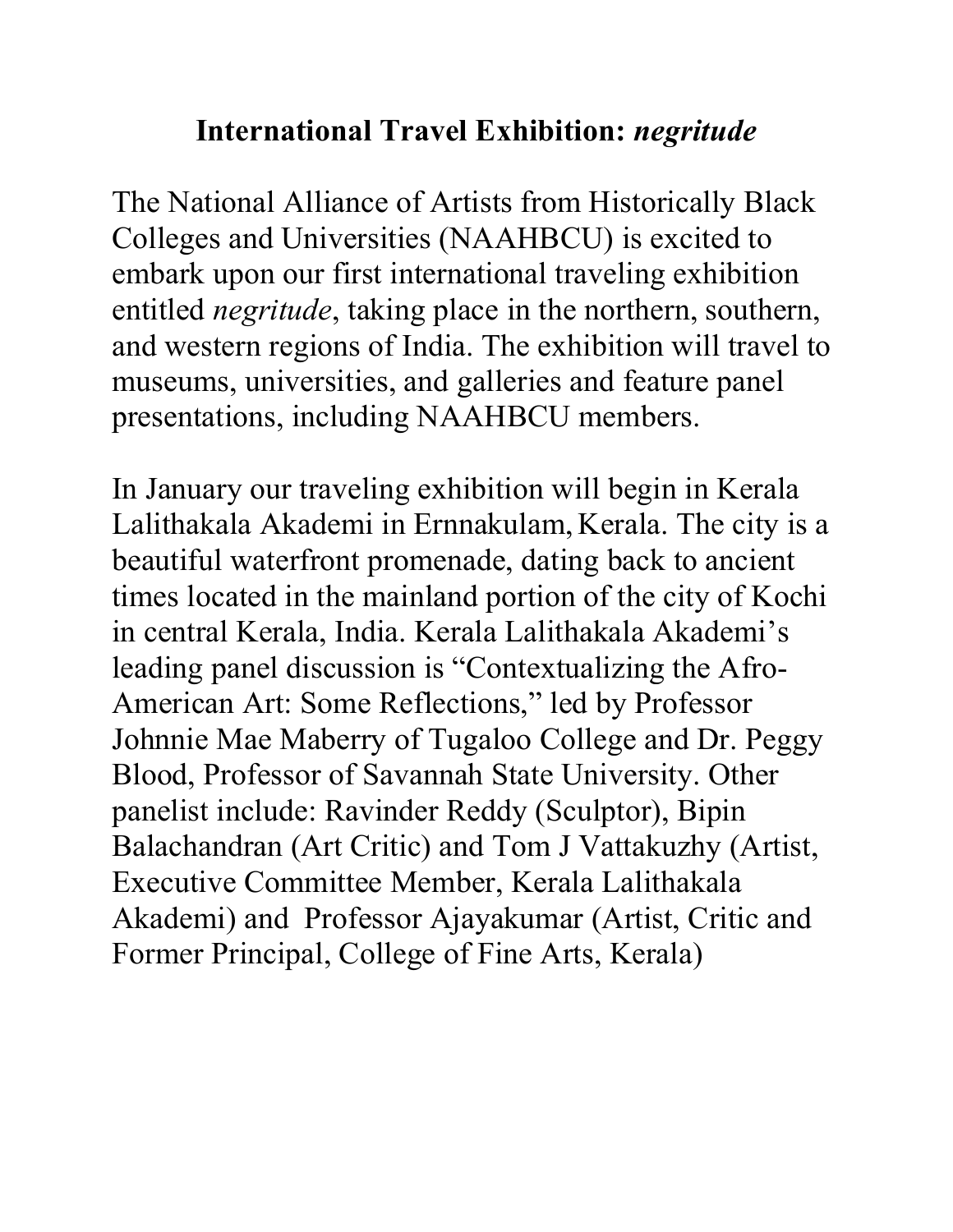In the first week of March, the exhibit travels to Banaras Hindu University museum located in the city of Varanasi. Varanasi, is a city in the northern Indian state of Uttar Pradesh C on the banks of the Ganges River. The city dates back to the 11th century B.C. and is regarded as the spiritual capital of India. Banaras Hindu University leading panel presenter is Professor Dwight Smith of Fayetteville State University along with professors from Banaras Hindu University.

The exhibition will further travel to Dakshina Chitra Heritage Museum of the Varija Gallery in Santiniketan, West Bengal. Shantiniketan is located in West India within the community of Bolpur. The city is flanked between the Ajay and Kopai River. Panel presentations on African-American Art will be held by Professor Dwight Smith of Fayetteville State University and Dr. Peggy Blood, Professor of Savannah State University.

In mid-April, the last exhibition on our tour will be held at Art Sanskriti Bhavan Gallery in Panji, Goain. Panjin, the state capital of Goa, is located in Southwest India on the banks of the Mandovi River. Presentations will include Professor Marvette Aldrich of North Carolina Agricultural and Technical University (former professor of Winston-Salem State University), Professor Ricky Calloway of Fort Valley State University, and Dr. Peggy Blood, Professor of Savannah State University. Dr. Blood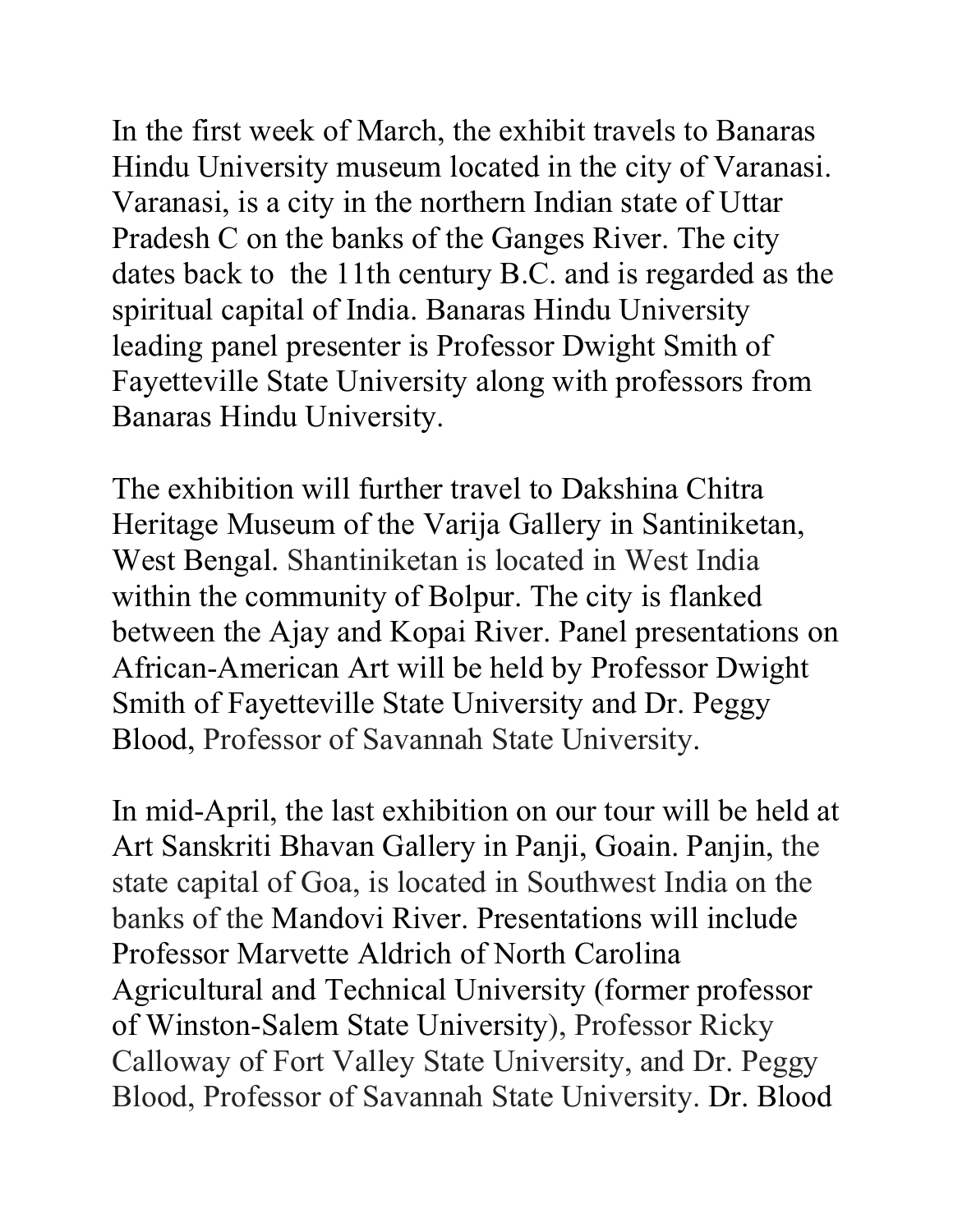will present with local artists on art, opportunities, challenges, and African American Art.

Here, art will serve as a vehicle for exchange between two cultures by providing a rare opportunity for members of our organization to experience the diverse cultures of India and for citizens in India to experience African-American art and expression of culture. We believed this project can produce positive outcomes in the communities for greater appreciation of culture and social understanding beyond "the art" itself.

**Special Thanks:** The NAAHBCU takes this opportunity to give special thanks to Fullbright Scholar, Neeta Omprakash, international curator and critic for undertaking the huge job of coordinating *negritude*. The NAAHBCU thanks Mr. Dan Moore of APEX Museum for the loan of four historical paintings. Thanks also to Mr. Roy Carter and the Administration of North Carolina A&T for their loan from their collection,.

Thanks to Chairman Mr. Nemom Pushparaj, Secretary Mr. Punniam Chandran, and staff of Lallithkala Akademi in Kerala for hosting the inaugural show, panel discussion, visiting speakers, and for co-sponsoring the exhibit.

The NAAHBCU thanks Chairman Mr. Nemom, Art Historian, Professor Chandran TV from Trivandrum